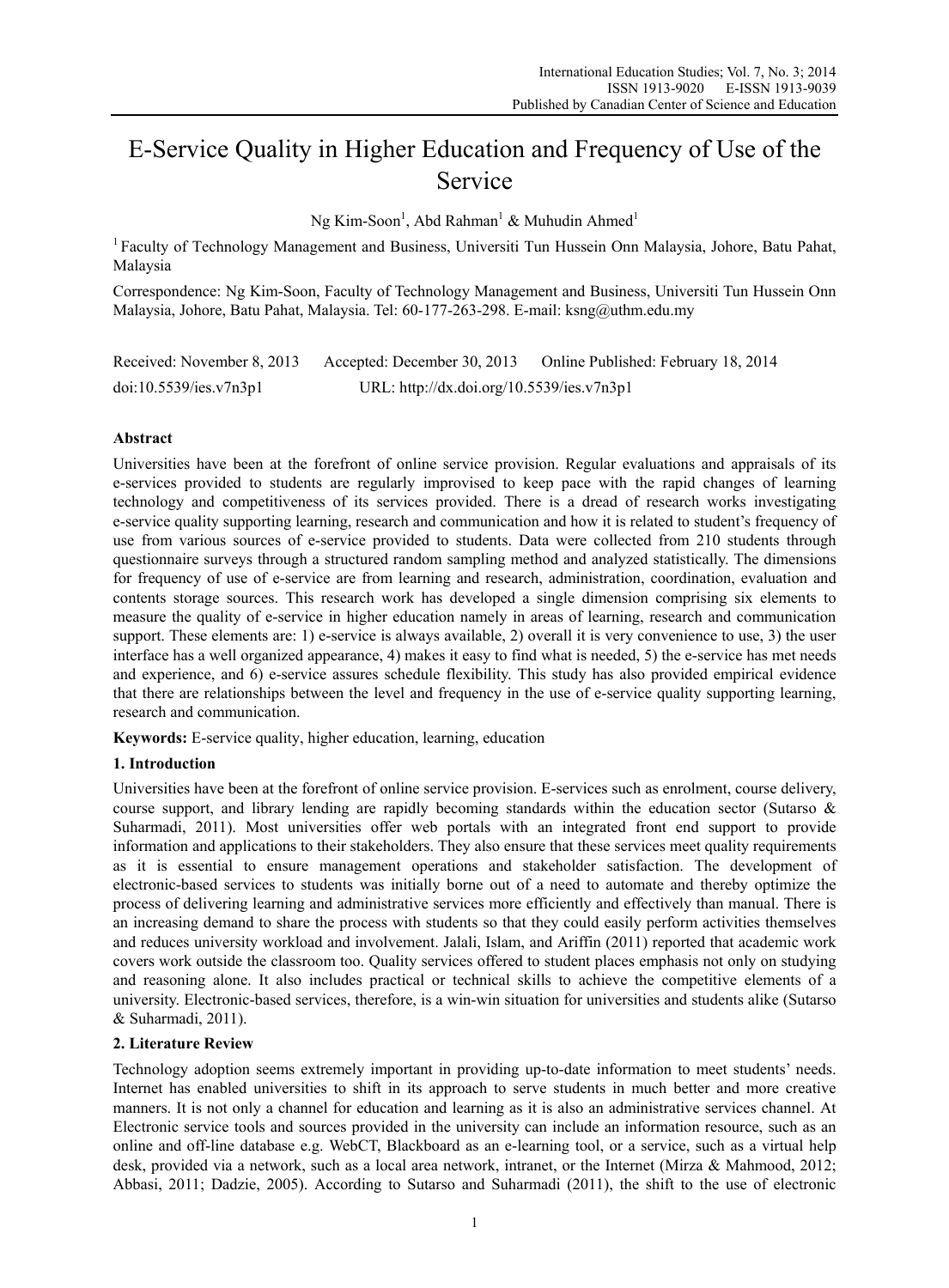devices has also make student services more economical and better delivery with sharper accuracy. With better quality assurance system, more effective e-learning in organizations is expected. This has increasingly drive educators and trainers, professional, researchers, and expertise providers to focus their attention on electronic services (Ozkan & Koseler, 2009; Jara & Mellar, 2010). Obviously, systematic quality assessment has become necessary to ensure the quality delivered at the correct level to support e-learning requirements is fulfilled and accepted (Ozkan & Koseler, 2009).

E-learning behaviors are affected by the quality of information, service and system (Ho, Kuo, & Lin, 2010). Innovation Diffusion Theory has been applied to explore consumers' e-service adoption. Cao and Mokhtarian (2005) explained that generally the cumulative adoption of an innovation follows a sigmoid curve, with adoption growing slowly in its initial years, growing steeply as it reaches its half-way point, and growing slowly again as it nears its saturation level. Dimensions of quality of e-services measures are mostly used in the commercial business sector and not that common in the education sector. Reviews by Kim-Soon and Ahmed (2012), and Carlson and O'Cass (2011) revealed that measures on quality of e-service are developing and works need to focus on measurement and operationalizing this measure. This is especially so for e-service for University. Kim-Soon and Ahmed (2012), and Engelland, Hopkins, Workman, and Singh (1998) revealed that scholars neglected on the study of usage frequency of e-service and its possible relationship with service quality perception. This lack of researches on these issues is even more evident in the higher education environment (Kim-Soon & Ahmed, 2012; Al-Mushasha & Nassuora, 2012). Thus, this empirical research work aims to fill this gap. It will empirically determine the quality level of e-service provided by the University to students, the level of frequency of use of e-service sources by students and investigate whether there is a relationship between the qualities of e-service with the frequency of use of this service. The research questions formulated for the study includes: What is the dimension of e-service quality measurement supporting higher education? What is level of e-service quality provided to students at Universiti Tun Hussein Onn Malaysia (UTHM)? What is the level of frequency of use of e-service by students at UTHM? Is there a relationship between quality of e-service and the frequency of use of the service by students?

# **3. Research Methodology and Findings**

## *3.1 Research Framework*

The constructs of this study is based on the Innovation Diffusion Theory (IDT). This construct for studies have been used in examining e-shopping behavior. In this research work, the independents variables are the quality of e-service supporting learning, research and communication. The frequency of use from the e-service sources for learning and research, administration, coordination, contents storage and evaluation are the dependent variables.

## *3.2 Questionnaire Design and Measurement*

The survey questionnaire designed for this study is made up of three parts. Part A consists of questions requiring respondents to answer about their background. Part B comprises of questions related to frequency of use of the respective sources and tools of e-service available inside the Campus. Part C is questions requiring them to rate the degree of quality of e-service from the respective categories of uses of e-service inside the campus. The questionnaire was first checked with the University Information Technology Centre to confirm that all the sources and tools available in the university are stated in section B. As for Section C, discussions were held with lecturers and IT personnel and checks were also carried out on search websites relating to e-services provided at the university used by students. Basically, students use the e-services as support in areas of learning, research and communication. Therefore, the quality of e-service items is geared to measure these areas. The questionnaire developed was pilot tested with a sample of 20 respondents to analyze the reliability of the items of Part B and Part C of the questionnaire and were further refined prior to data collection.

## *3.3 Scope of Study and Profile of Respondents*

This study was conducted inside the campus of a Malaysian university. Data from a total of 210 students were collected through questionnaire survey by structured random sampling method. Students from the various faculties, different races and gender, years of studies and seniority were selected randomly for this survey. All the duly completed questionnaires were used in the analysis. The profile of the respondents is tabled in Table 1.

## *3.4 Goodness of Measures*

Factor analyses (Principle Component Analysis with Varimax Rotation), tested for significant of KMO (Measure of Sampling Adequacy) with outliers of loading of less than 0.5 removed to achieve clearer separation of factors, and only Eigenvalues of more than one accepted (Hair, Anderson, Tatham, and Black, 1998) were run separately using SPSS for the sets of sources of e-services available inside UTHM campus for frequency of use and the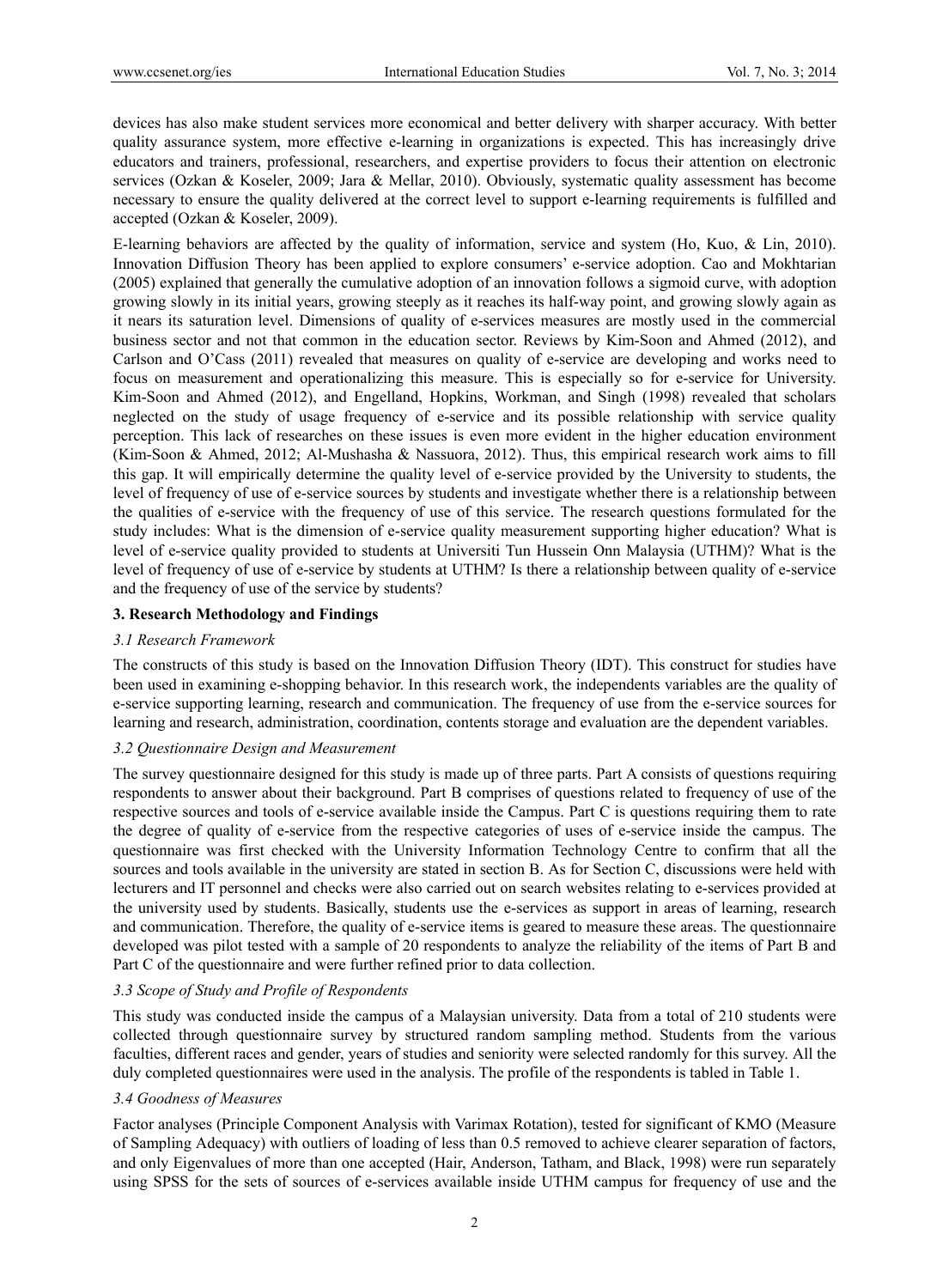quality of e-service supporting learning, research and communication. The factors for frequency of use are as tabled in Table 2.

There are five factors in the set of sources and tools of e-services available inside UTHM campus for frequency of use. The frequency of use from the online database, e-journals, UTHM webmail and WEBOPAC are for learning and research, and therefore named as frequency of use for learning and research. The second component is frequency of use for administration and is made up of registration, examination result and graduation audit. The third component is on coordination and these are social network, group classmate and social email (yahoo, gmail, hotmail). The component of frequency of use for evaluation is made up of evaluation of lectures (SPARK) and channel for receiving complaint and proposal center (SACAD) and the final factor is contents storage.

| Demographic                       | Categories                | Frequency | $(\%)$ |
|-----------------------------------|---------------------------|-----------|--------|
| Gender                            | a. Male                   | 105       | 50     |
|                                   | b. Female                 | 105       | 50     |
|                                   | a. 19 to $=$ <20          | 27        | 13     |
| Age (years)                       | b. 21 to $=$ <25          | 148       | 70     |
|                                   | c. > 26                   | 35        | 17     |
|                                   | a. FPTPK                  | 35        | 16.7   |
|                                   | b. FSKTM                  | 35        | 16.7   |
|                                   | c. FKMP                   | 35        | 16.7   |
| Faculty                           | d. FKEE                   | 35        | 16.7   |
|                                   | e. FKAAS                  | 35        | 16.7   |
|                                   | f. FPTV                   | 35        | 16.7   |
|                                   | a. Diploma                | 20        | 9.5    |
| Pursuing<br>Course<br>At          | b. Degree                 | 141       | 67.2   |
| <b>UTHM</b>                       | c. Master Degree          | 37        | 17.6   |
|                                   | d. PhD                    | 12        | 5.7    |
|                                   | a. Year 1                 | 56        | 26.7   |
| Seniority at UTHM at the          | b. Year 2                 | 63        | 30.0   |
| level of Course you are<br>taking | c. Year 3                 | 52        | 24.8   |
|                                   | d. Year 4                 | 39        | 18.6   |
|                                   | a. Malay                  | 91        | 43.5   |
|                                   | b. Chinese                | 41        | 19.5   |
| Race                              | c. Indian                 | 33        | 15.7   |
|                                   | d. International Student  | 35        | 16.7   |
|                                   | e. Others                 | 10        | 4.8    |
|                                   | $a. = 4$ times            | 22        | 10.5   |
| Level of Website visits in        | b. 5 to 8 times           | 22        | 10.5   |
| one Week                          | c. 9 to 13 times          | 72        | 34.2   |
|                                   | $d. > 14 \times 10^{-14}$ | 94        | 44.8   |

Table 1. Profile of the respondents  $(N = 210)$ 

Factor analyses (Principle Component Analysis with Varimax Rotation), tested for significant of KMO with outliers of loading of less than 0.5 removed to achieve clearer separation of factors, and only Eigenvalues of more than one accepted (Hair et al., 1998) were run separately for the components for quality of e-service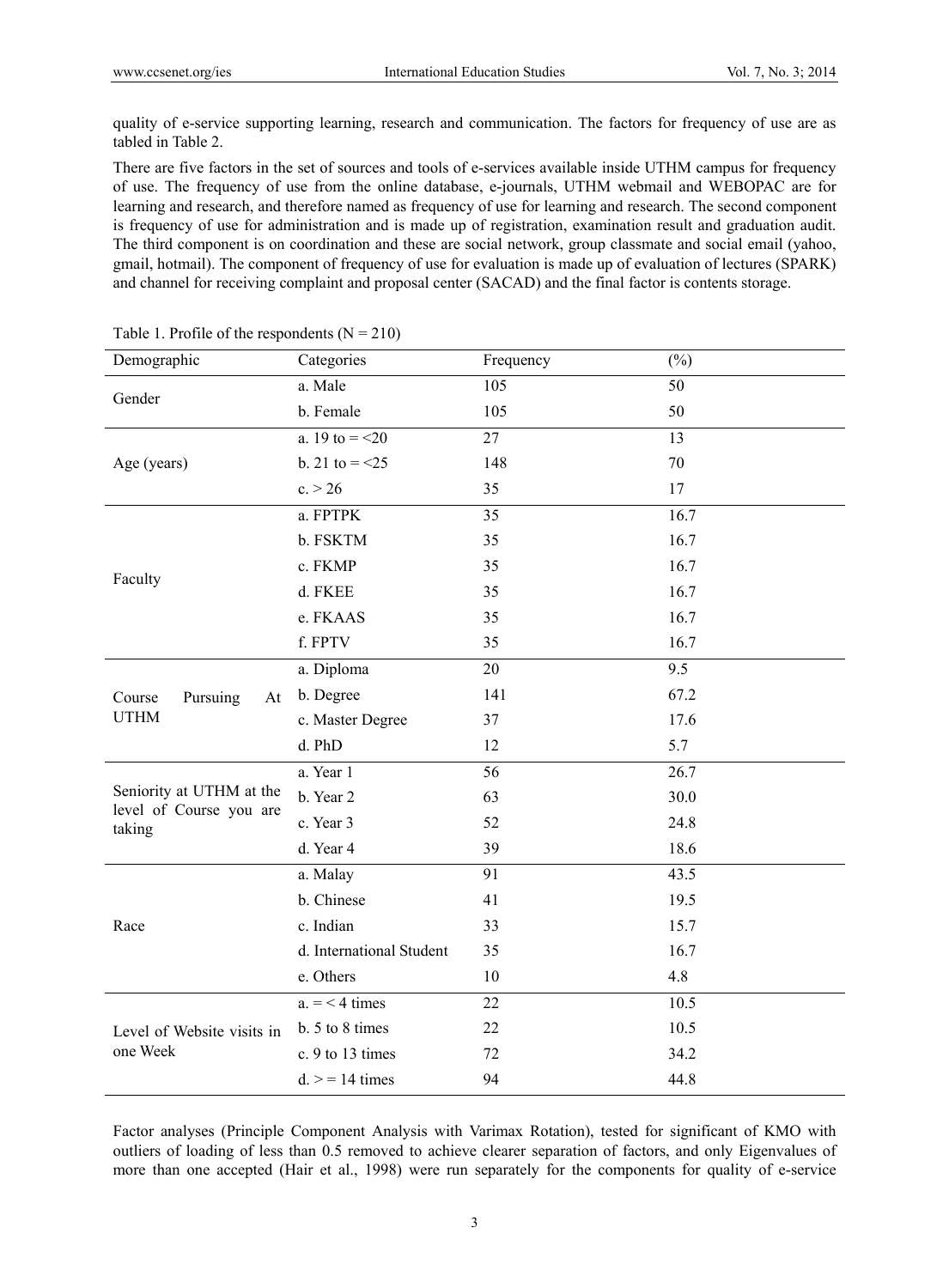supporting learning, research and communication. Eliminating the non-common items among the three measures, the items that are common to all these three measures comprise of 6 elements and they are: e-service is always available, overall it is very convenient to use, the user interface has a well organized appearance, makes it easy to find what I need, the e-service has met my needs and experience, and e-service assures schedule flexibility. The KMO of quality of e-service supporting learning, research and communication are 0.90, 0.84, and 0.80 respectively with significant Bartlett's tests at  $p<0.001$  for all the factors and the total variance explained by the factors are respectively 43.54%, 42.57 and 44.52%.

The results of reliability analyses for the various variables with their respective mean and standard deviation values are tabulated in Table 3. Cronbach's alpha coefficient ranges in value of from 0 to 1 and is used to describe the reliability of factors extracted from dichotomous (that is, questions with two possible answers) and/or multi-point formatted questionnaires or scales. The higher the score, the more reliable the generated scale is. Hair et al., 1998) have indicated that value of 0.7 to be an acceptable reliability coefficient but lower thresholds are sometimes used in the literature. This shows that there is internal consistency for the elements of the respective variables as measurement instrument.

|                                                                   | Component |                |         |                |         |  |
|-------------------------------------------------------------------|-----------|----------------|---------|----------------|---------|--|
| Sources and tools of e-service available inside UTHM Campus       |           | $\overline{2}$ | 3       | $\overline{4}$ | 5       |  |
| 1. Online Database                                                | .773      | .227           | .019    | .002           | .080    |  |
| 2. E-Journals                                                     | .738      | .121           | .132    | $-.069$        | .246    |  |
| 3. UTHM Web mail                                                  | .677      | .204           | .005    | .311           | $-.123$ |  |
| 4. WEBOPAC (web online public access catalog, e.g. finding books) | .542      | .042           | .214    | .363           | $-.026$ |  |
| 5. E-learning using the AUTHOR                                    | .401      | .365           | .110    | .051           | .299    |  |
| 6. Examination (Examination result)                               | .158      | .793           | .128    | $-.184$        | .026    |  |
| 7. Activity /program/club/association record.                     | .266      | .612           | .156    | .178           | .222    |  |
| 8. Graduation Audit                                               | .184      | .600           | .171    | .193           | .020    |  |
| 9. Registration                                                   | .378      | .580           | $-.039$ | .259           | $-.109$ |  |
| 10. Social email using Hotmail, Yahoo mail and Gmail              | .101      | .083           | .753    | $-114$         | $-.060$ |  |
| 11. Group classmates co-ordination                                | .044      | .039           | .645    | .318           | .202    |  |
| 12. Social network                                                | $-.101$   | .394           | .615    | .225           | .058    |  |
| 13. Searching engine (e.g. Google, Yahoo)                         | .206      | .079           | .544    | $-.286$        | $-.074$ |  |
| 14. SACAD (Channel system of complaints and proposals)            | .283      | .003           | $-.080$ | .753           | .125    |  |
| 15. E-evaluation of lectures (SPARK)                              | .069      | .421           | .080    | .651           | .023    |  |
| 16. Contents Storage (e.g. Notes, Photos and Pictures)            | $-.004$   | .077           | .006    | .098           | .884    |  |

Table 2. Component for frequency of use from the e-service sources and tools

Extraction Method: Principal Component Analysis. Rotation Method: Varimax with Kaiser Normalization. Rotation converged in 7 iterations. KMO =  $0.84$  with Bartlett's significant at  $p \le 0.001$ . Total variance explained by the five factors  $= 58.43\%$ 

Table 3 tabulates the levels of frequency of use and quality of e-service of the University. It is observed that the levels of quality of e-service supporting learning and research, and the frequency of use from the e-service sources and tools for coordination are very good. The levels of quality of e-service from supporting communication and the frequency of use from the e-service sources and tools for learning and research, administration, contents storage and evaluation are all rated as good.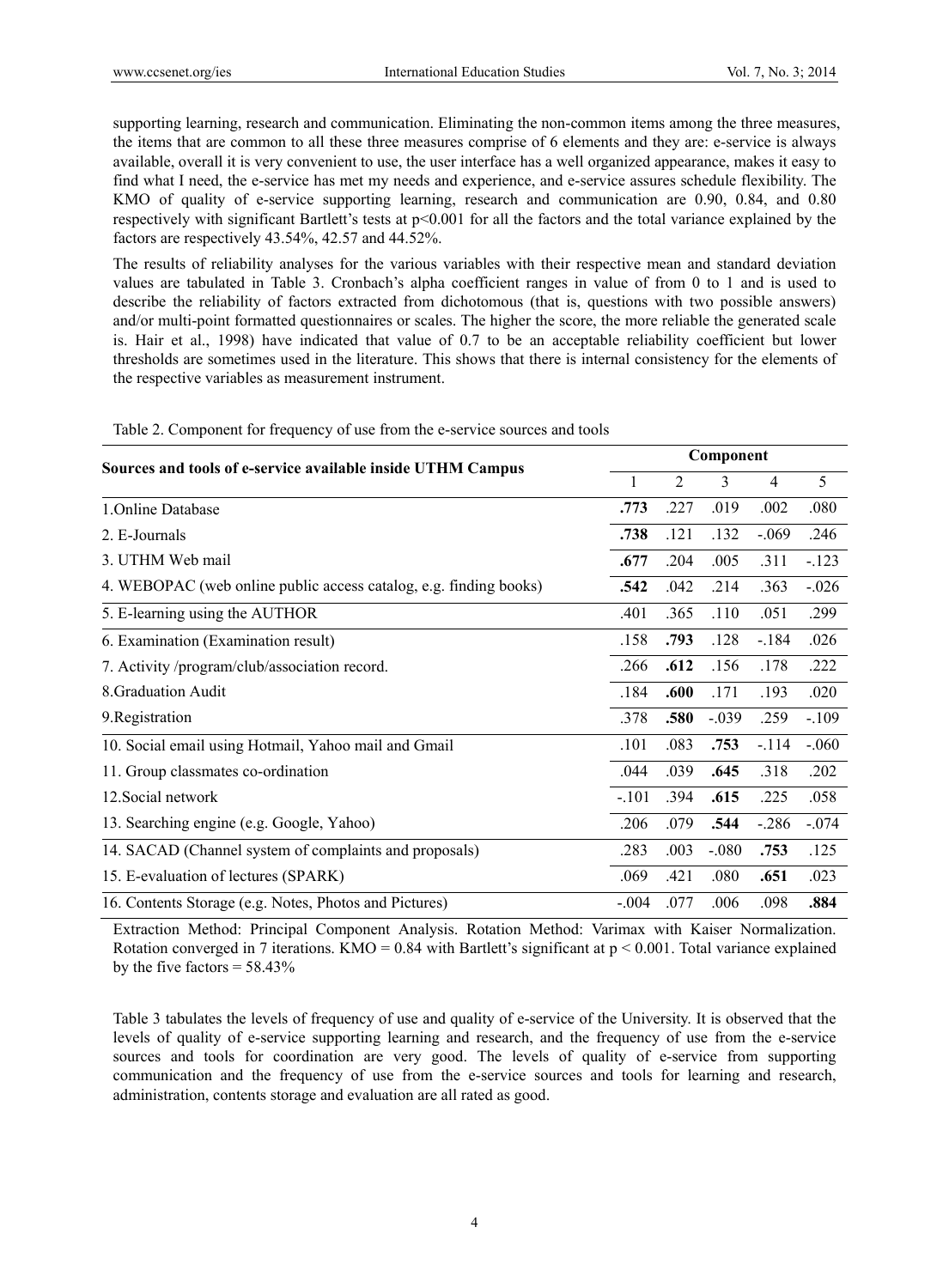| Variable                                               | Element                 | No. of<br>Element | Cronbach's Alpha Mean        |           | Std.<br>Dev. | Level of freq/perf |  |
|--------------------------------------------------------|-------------------------|-------------------|------------------------------|-----------|--------------|--------------------|--|
|                                                        | Learning                | 6                 | 0.75                         | 3.72 0.59 |              | Very Good          |  |
| Quality performance                                    | Research                | 6                 | 0.77                         | 3.67      | 0.63         | Very Good          |  |
| of e-service                                           | Communication           | 6                 | 0.80                         | 3.63      | 0.68         | Good               |  |
|                                                        | Learning and            | 4                 | 0.75                         |           | 3.46 0.81    | Good               |  |
|                                                        | Research                |                   |                              |           |              |                    |  |
| The frequency of use from<br>the e-service sources and | Administration          | 4                 | 0.71                         | 2.69      | 0.60         | Good               |  |
| tools                                                  | Coordination            | 4                 | 0.60                         | 4.04 0.75 |              | Very Good          |  |
|                                                        | <b>Contents Storage</b> |                   | $\qquad \qquad \blacksquare$ | 3.62 0.94 |              | Good               |  |
|                                                        | Evaluation              | 2                 | 0.57                         | 3.59      | 0.97         | Good               |  |

## Table 3. Reliability, mean of variables and levels of frequency and quality performance

(N=210); Range is based on Likert Scale of 1 to 5 where  $1.00-2.33 =$  Low;  $2.34 - 3.66$  Good and  $3.67-5.00 =$ Very Good.

## *3.5 Levels of Frequency of Use and Quality of E-Service*

#### 3.5.1 Correlations Analysis

Table 4 tabulates the correlations results among the variables studied. The results revealed that correlation exist between quality of e-service from supporting learning, research and communication with the frequency of use from sources and tools of e-service for learning and research, administration and evaluation (p<.01). Quality of e-service from supporting communication is only correlated with frequency of use from source for coordination at (p<.05). Correlation does not exist between quality of e-service from supporting learning, research and communication with frequency of use from tool for contents storage.

## Table 4. Pearson correlations ( $N = 210$ ) among variables

| Factors                                                 | Learning<br>and<br>Research | Administr-<br>ation | Coordi-<br>nation | Evalua-<br>tion | Storage<br>information<br>Notes,<br>(e.g.<br>Photos<br>and<br>Pictures) | Quality<br>of<br>e-service<br>support-<br>ing<br>learning | Quality of<br>e-service<br>supporting<br>research | Quality<br>of<br>e-service<br>support-<br>ing<br>commu-<br>nication |
|---------------------------------------------------------|-----------------------------|---------------------|-------------------|-----------------|-------------------------------------------------------------------------|-----------------------------------------------------------|---------------------------------------------------|---------------------------------------------------------------------|
| Learning<br>and<br>Research                             | $\mathbf{1}$                | $.522**$            | $.199**$          | $.391**$        | .069                                                                    | $.324**$                                                  | $.308**$                                          | $.295**$                                                            |
| Admini-<br>stration                                     | $.522**$                    | 1                   | $.398**$          | $.397**$        | $.145*$                                                                 | $.274**$                                                  | $.262**$                                          | .329**                                                              |
| Coordin-<br>ation                                       | .199**                      | .398**              | 1                 | $.183**$        | .123                                                                    | $.161*$                                                   | .111                                              | .109                                                                |
| Evalua-<br>tion                                         | .391**                      | $.397**$            | $.183**$          | 1               | $.154*$                                                                 | $.296**$                                                  | $.280**$                                          | .228**                                                              |
| Contents<br>Storage<br>(e.g.<br>Notes,<br>Photos<br>and | .069                        | $.145*$             | .123              | $.154*$         | 1                                                                       | .015                                                      | .075                                              | .030                                                                |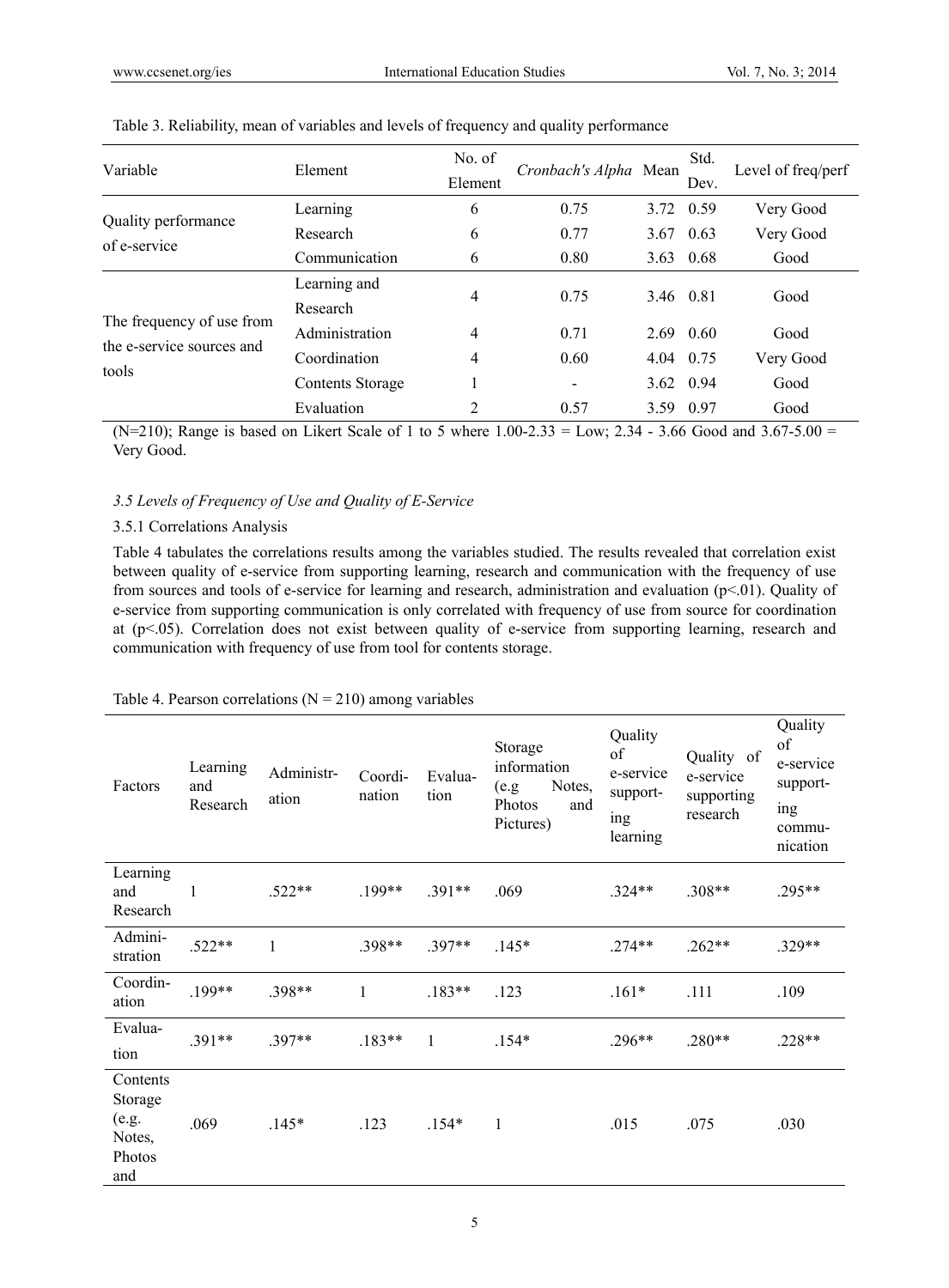| Pictures)                              |          |          |         |        |      |              |              |              |
|----------------------------------------|----------|----------|---------|--------|------|--------------|--------------|--------------|
| Quality<br>of<br>e-service<br>support- | $.324**$ | $.274**$ | $.161*$ | .296** | .015 | $\mathbf{1}$ | $.712**$     | $.606**$     |
| ing<br>learning                        |          |          |         |        |      |              |              |              |
| Quality<br>of<br>e-service<br>support- | $.308**$ | $.262**$ | .111    | .280** | .075 | $.712**$     | $\mathbf{1}$ | $.702**$     |
| ing<br>research                        |          |          |         |        |      |              |              |              |
| Quality<br>of<br>e-service<br>support- | .295**   | $.329**$ | .109    | .228** | .030 | $.606**$     | $.702**$     | $\mathbf{1}$ |
| ing<br>commu-<br>nication              |          |          |         |        |      |              |              |              |

\*\* Correlation is significant at the 0.01 level (2-tailed).

\* Correlation is significant at the 0.05 level (2-tailed).

# 3.5.2 Regression of Quality of E-Service with Frequency of Use

Table 5 tabulates the models summary of quality of e-service with the frequency of use from the sources and tools for learning and research, administration, coordination, evaluation and contents storage.

| Model          | R                 | R      | Adjusted | Std. Error<br>of the<br>Estimate | <b>Change Statistics</b> | Durbin      |     |     |                     |        |
|----------------|-------------------|--------|----------|----------------------------------|--------------------------|-------------|-----|-----|---------------------|--------|
| N <sub>0</sub> |                   | Square | R Square |                                  | R<br>Square<br>Change    | F<br>Change | df1 | df2 | Sig.<br>F<br>Change | Watson |
|                | $373^{\rm a}$     | .139   | .127     | .755                             | .139                     | 11.110      | 3   | 206 | .000                | 1.99   |
| 2              | .291 <sup>a</sup> | .085   | .071     | .578                             | .085                     | 6.349       | 3   | 206 | .000                | 2.07   |
| 3              | .211 <sup>a</sup> | .044   | .030     | .738                             | .044                     | 3.190       | 3   | 206 | .025                | 1.73   |
| $\overline{4}$ | .312 <sup>a</sup> | .097   | .084     | .935                             | .097                     | 7.415       | 3   | 206 | .000                | 1.82   |
| 5              | $.096^{\rm a}$    | .009   | $-.005$  | .945                             | .009                     | .632        | 3   | 206 | .595                | 1.40   |

Table 5. Models summarizing quality of e-service with frequency of use

a. Predictors: (Constant), Quality of e-service supporting learning, research and communication areas

b. Dependent Variable:

i. Model No. 1-Frequency of use for learning and research.

ii. Model No. 2-Frequency of use for administration.

iii. Model No. 3-Frequency of use for coordination.

iv. Model No. 4-Frequency of use for evaluation.

v. Model No. 5-Frequency of use for contents storage.

The results of regression of quality of e-service at the university with frequency of use from sources and tools for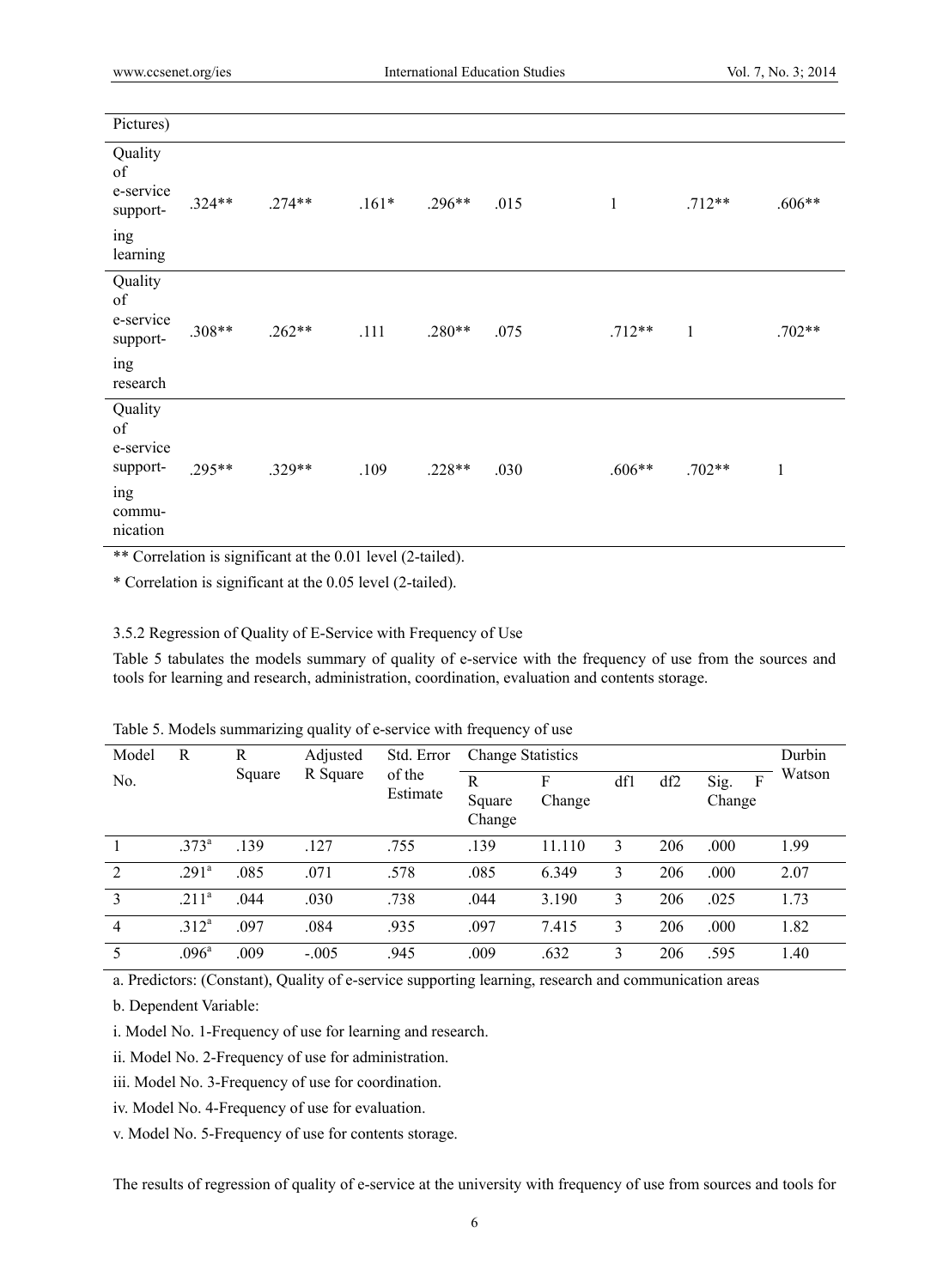learning and research, administration, and evaluation indicate that R2 change is .139, .071, and .084 respectively and the all these relationships are significant at  $p<0.001$ . This implies that all the three factors of quality of e-service explained a total of 13.9%, 7.1% and 8.4% of variation on the enhancement of frequency of use of the respective tools and sources of e-services available inside the University Campus.

As for result of regression of quality of e-service with frequency of use from sources and tools for coordination, the R2 change is .030 with significant at p<0.05 implying that the three factors of e-services supporting the areas of learning, research and communication explained a total of 3.0% of the increase in frequency of use of e-services from the sources and tools for coordination. The regression model for quality of e-service with frequency of use from tools for contents storage does not shows significant relationship. The Durbin Watson values of 1.40 to 2.07 of the models suggest that the results of all the respective regression models are all valid.

#### **4. Discussion**

An important focus of strategic technology management process is the identification and development of an institution's technological capabilities (Betz, 1993). Communication and information technology development has enhanced service quality for students with regard to the learning process, communication and administrative services. Universities keeping up with development are managing their services electronically as e-service is the key to the future of higher education and is a critical factor for the future of services development and competitiveness. The young generation is savvy at using the Internet and are adapting well to the use of e-services. Globally, the need for structural changes within institutions e-learning and e-administrative policy is supporting education policy development. Demand for learning has intensified in line with the necessity of broadening of geographical scope in learning is stimulating centers of higher education to offer e-learning initiatives (Hismanoglu, 2011).

As On-line services are continuously changing and evolving, it is crucial to ensure sustainable and competitive services are provided to students. Electronic services system would increase value to their organization by saving time and money, reducing paper work, offering quick delivery of information to students and staff, and better control and management of information (Ndou, 2004).

## *4.1 E-Service*

Service quality is defined as an overall evaluation of service performance (Santos, 2003). Electronic service is accessible with electronic networks and is accessible by a person through the Internet. It is an interactive, content-centered and Internet based customer service driven by the customer and integrated with related organizational customer support processes and technologies with the goal of strengthening customer service provider relationship (Rust & Kannan, 2002). This means users have to rely entirely on information technology in an e-service encounter (Zeithaml, 2000). At UTHM, the tools and sources of electronic services provided for student include SMAP online which supports registration service, student webmail, graduation audit, examination management, student's activities, programmes, clubs and association, e-learning, e-library which provides e-books, online database, e-journals, Web online public access catalogue for books etc,, the search engines and e-mail which include google, yahoo etc., blogs, e-networks, e-evaluations, channel for receiving complaint and proposal, and contents storage.

Factor reduction analysis done on the frequency of use from the sources and tools resulted in five factors or groupings of sets of tools and sources of e-services available inside UTHM campus. The frequency of use from the online database, e-journals, UTHM webmail and WEBOPAC are for learning and research, and therefore named as frequency of use for learning and research. The second component is frequency of use for administration and is made up of registration, examination result and graduation audit. The third component is on coordination made up of social network, group classmate and social email (yahoo, gmail, hotmail). The component of frequency of use for evaluation is made up of evaluation lectures (SPARK) and channel for receiving complaint and proposal center (SACAD), and the final factor is contents storage.

It is observed that one of the tools for learning and research, "e-learning using the AUTHOR" dropped out from the group frequency of use for learning and research. One reason could be because this service is new and was only introduced lately and there could be many respondents who are not aware of this service. Another reason could be that the post-graduates students use less of it. The survey questionnaire on categories of uses of e-services for students at this University is grouped basing on its supports to learning, research and communication areas.

Reviews of items of dimensions of quality of e-services measures are mostly used in researches carried out for the business sector. Carlson and O'Cass (2011) reviewed that measures on quality of e-service is developing and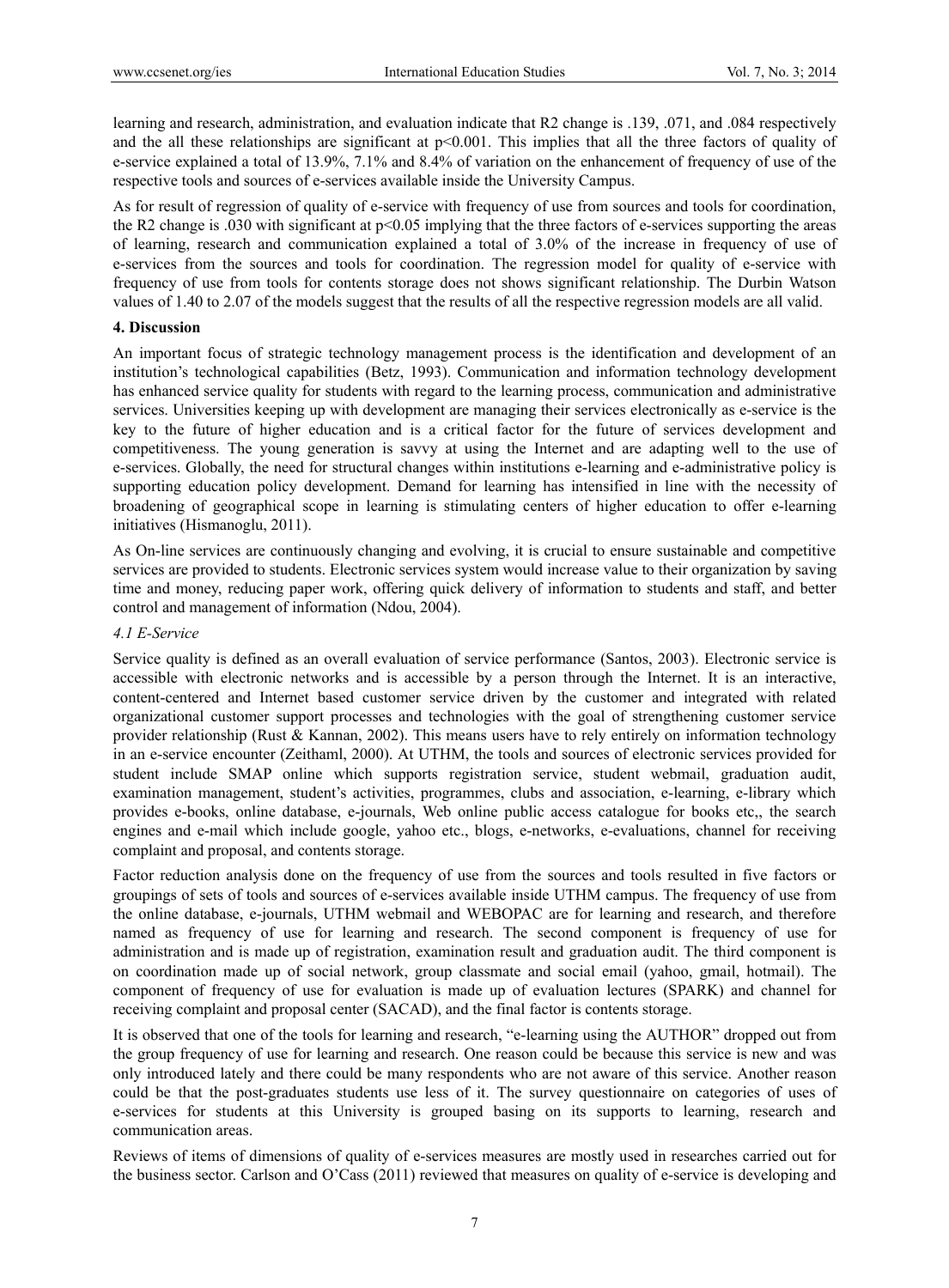recent works are focusing on measurement and operationalizing the measure. In this study, discussion with lecturers, IT personnel and checks on the search websites that are related to providing e-services to student supports and needs at universities revealed that there are three main areas of supports, and these are in the learning, research and communication areas. Thus, the instrument for measures of these three areas of quality of e-service in the student context inside the university campus were conceptualized and constructed with reference to the items of past studies. A pilot test of the questionnaire and refinement of the questions were carried out. The quality of e-service measure instrument that has been developed uses the same questions to measure the quality from all these 3 different supporting areas to student. In this case, the six elements of measure are common for measuring quality of e-service supporting learning, research and communication respectively. The elements of measure are: 1) e-service is always available, 2) overall it is very convenience to use, 3) the user interface has a well organized appearance, 4) makes it easy to find what is needed, 5) the e-service has met needs and experience, and 6) e-service assures schedule flexibility. Students rated the degree of agreement of the statements on a Likert 5-point scale of each statement of quality of e-services support of the respective areas. It is found that these elements basically have similar elements with the core ESQUAL dimensions developed by Parasuraman, Zeithaml, and Malhotra (2005) for the commercial business domain except it is without the item on privacy. ESQUAL is the name of the scale for the core dimensions for measure of quality of e-service with dimensions of efficiency, system availability, fulfillment, recovery and privacy. Thus, this means a single dimension with a six elements measure has been developed in this study for measuring quality of e-service quality for education sector supporting learning, research and communication.

#### *4.2 Quality of E-Service and Frequency of Use Levels*

Quality of service is about how well the delivered level of service matches user's expectations. The levels of quality of e-service supporting learning and research, and the frequency of use from the e-service sources and tools for coordination are very good. The levels of quality of e-service supporting communication and the frequency of use from the e-service sources and tools for learning and research, administration, storage and evaluation are all rated as good. This indicates that the provider for student e-service has provided good effort in serving the students. This could be a result of user regular feedback and service provider's customization efforts. According to Rowley (2006), service customization in an organization can be achieved through data collection and analysis to offer improved services offered by an organization. Pather and Usabuwera (2010) pointed out that service quality in e-commerce is crucial in determining the way information systems perform. They added that in order to achieve the desired level of e-service performance in commerce, it is necessary to align the e-service elements surrounding the information system with that of the business within the system.

The model construct of this study is derived from the Innovation Diffusion Theory (IDT) on disaggregate basis where such construct for studies have been done on e-shopping behaviour (e.g. Carlson and O'Cass (2010)). User adoption of technology is based on IDT (Rogers 1995), which posits that innovation diffusion is achieved through users' acceptance and use of new ideas or things (Zaltman & Stiff, 1973). The correlation results revealed that correlation exist between quality of e-service from supporting learning, research and communication with the frequency of use of e-service for learning and research, administration, evaluation and coordination. Correlation does not exist between quality of e-service supporting learning, research and communication uses with frequency of use for contents storage. These results are consistent with that of regression analyses done between the two sets of variables. Thus, the findings of this study assert that the quality of e-service is related to the frequency of use of the services. Carlson and O'Cass (2010) found that positive evaluations of e-service quality influence positive levels of consumer satisfaction, consumer attitudes toward the website, and behavioural intentions within the specific service context of content-driven professional sports websites in the commercial business domain. Thus, basing on this finding and under the higher education industry context, it implies that evaluations of quality of e-service is important for sustainable supports to learning, research works and communication through efficiency, system availability, fulfillment, fast delivery and recovery of e-services provided to student. Ramayah and Lee (2012) find that service quality is a significant factor influencing user satisfaction in using an e-learning system. This indirectly supports the finding of this current research work.

#### **5. Conclusion and Future Works**

This research work has developed a single dimension with six elements measurement for measuring quality of e-service supporting learning, research and communication in the education sector. These elements are: 1) e-service is always available, 2) overall it is very convenience to use, 3) the user interface has a well organized appearance, 4) makes it easy to find what is needed, 5) the e-service has met needs and experience, and 6) e-service assures schedule flexibility.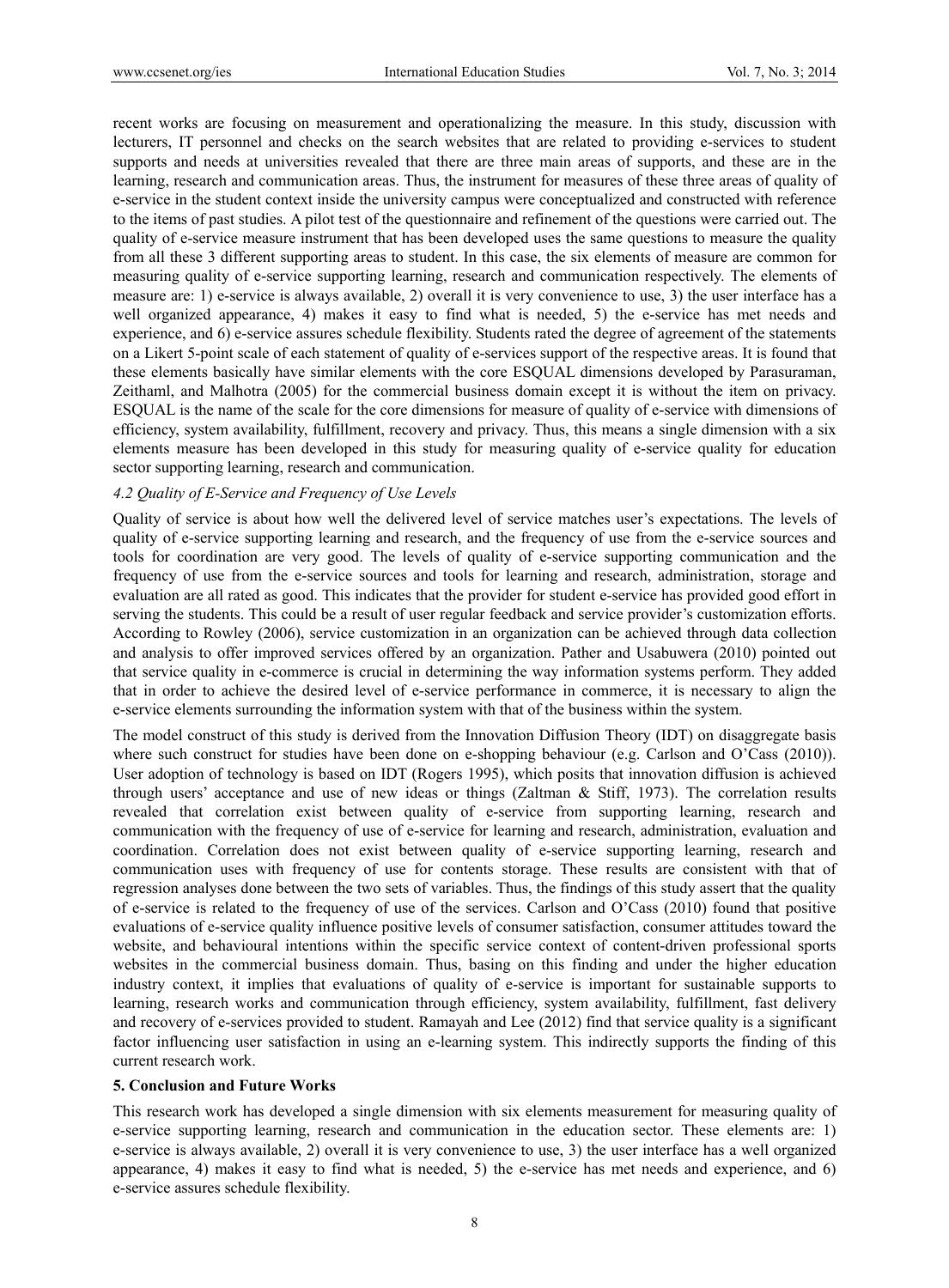The levels of quality of e-service from supporting learning and research areas, and the frequency of use from the e-service sources and tools for coordination are at very good level in UTHM. The levels of quality of e-service from supporting communication, and the frequency of use from the e-service sources and tools for learning and research, administration, contents storage and evaluation are all rated as good.

Relationships exist between quality of e-service supporting learning, research and communication with the frequency of use of e-service from tools and sources for learning and research, administration, coordination and evaluation. There is no relationship between quality of e-service supporting for learning, research and communication with frequency of use for contents storage. Generally, quality of e-service is related to the frequency of use of e-services provided by the University.

On-line services are continuously changing and evolving. It is crucial to ensure sustainable and competitive e-services are provided to student. It is necessary to improvise regular evaluations and appraisals of the e-service provided by university to monitor its performance. Gikandi, Morrow, and Davis (2011) have suggested further study to explore on how sources of services can assist in the achievement of optimum level of online learning interactions and experiences. Future work should delve into in-depth qualitative methods to investigate the underlying elements examined in the current work, while there is also potential to replicate the work in other institutions, universities and countries.

#### **References**

- Abbasi, M. N., Malik, A., Chaudhry, I. S., & Imdadullah, M. (2011). A Study on Student Satisfaction in Pakistani Universities: The Case of Bahauddin Zakariya University, Pakistan. *Asian Social Science*, *7*(7), 201-219.
- Al-Mushasha, N. F., & Nassuora, A. B. (2012). Factor determining e-learning service quality in Jordanian higher education environment. *Journal of Applied Science*, 1-7.
- Betz, F. (1993). *Strategic Technology Management*. New York: McGraw-Hill.
- Cao, X., & Mokhtarian, P. L. (2005). The intended and actual adoption of online purchasing: A brief review of recent literature. *Institute of Transportation Studies, University of California*, 1-50.
- Carlson, J., & O'Cass, A. (2010). Exploring the relationships between e-service quality, satisfaction, attitudes, and behaviours in content-driven e-service websites. *Journal of Services Marketing*, *24*(2), 112-127. http://dx.doi.org/10.1108/08876041011031091
- Carlson, J., & O'Cass, A. (2011). Developing a framework for understanding e-service quality, its antecedents, consequences, and mediators. *Managing Service Quality*, *21*(3), 264-286. http://dx.doi.org/10.1108/09604521111127965
- Dadzie, P. S. (2005). Electronicresources: Access and usage at Ashesi University College. *Campus-Wide Information Systems*, *22*(5), 290-297.
- Engelland, B. T., Hopkins, C., Workman, L., & Singh, M. (1998). Service quality and repeat usage: A case of rising expectations. *Journal of Marketing Management*, *8*(2), 1-6.
- Gikandi, J. W., Morrow, D., & Davis, N. E. (2011). Online formative assessment in higher education: A review of the literature. *Computers & Education*, *57*, 2333-2351. http://dx.doi.org/10.1016/j.compedu.2011.06.004
- Hair, J. R., Anderson, R. E., Tatham, R. L., & Black, W. C. (1998). *Multivariate Data Analysis* (5th ed.). Upper Saddle River, New Jersey: Prentice Hall.
- Hismanoglu, M. (2011). E-learning practices in north cyprus universities: benefits, drawbacks and recommendations for effective implementation. *International Education Studies*, *4*(4), 149-159. http://dx.doi.org/10.5539/ies.v4n4p149
- Ho, L. A., Kuo, T. H., & Lin, B. (2010), Influence of online learning skills in cyberspace. *Internet Research*, *20*(1), 55-71. http://dx.doi.org/10.1108/10662241011020833
- Jalali, A., Islam, M. A., & Ariffin, K. H. K. (2011). Service satisfaction: The case of a higher learning institution in Malaysia. *International Education Studies*, *4*(1), 182-192.
- Jara, M., & Mellar, H. (2010). Quality enhancement for e-learning courses: The role of student feedback. *Computers & Education*, *54*(3), 709-14. http://dx.doi.org/10.1016/j.compedu.2009.10.016
- Kim-Soon, N., & Ahmed, M. (2012). Quality Performance of e-Service Supporting Learning, Research and Communication Uses, and Student's Frequency of Use: A Case in a Malaysian University Campus.